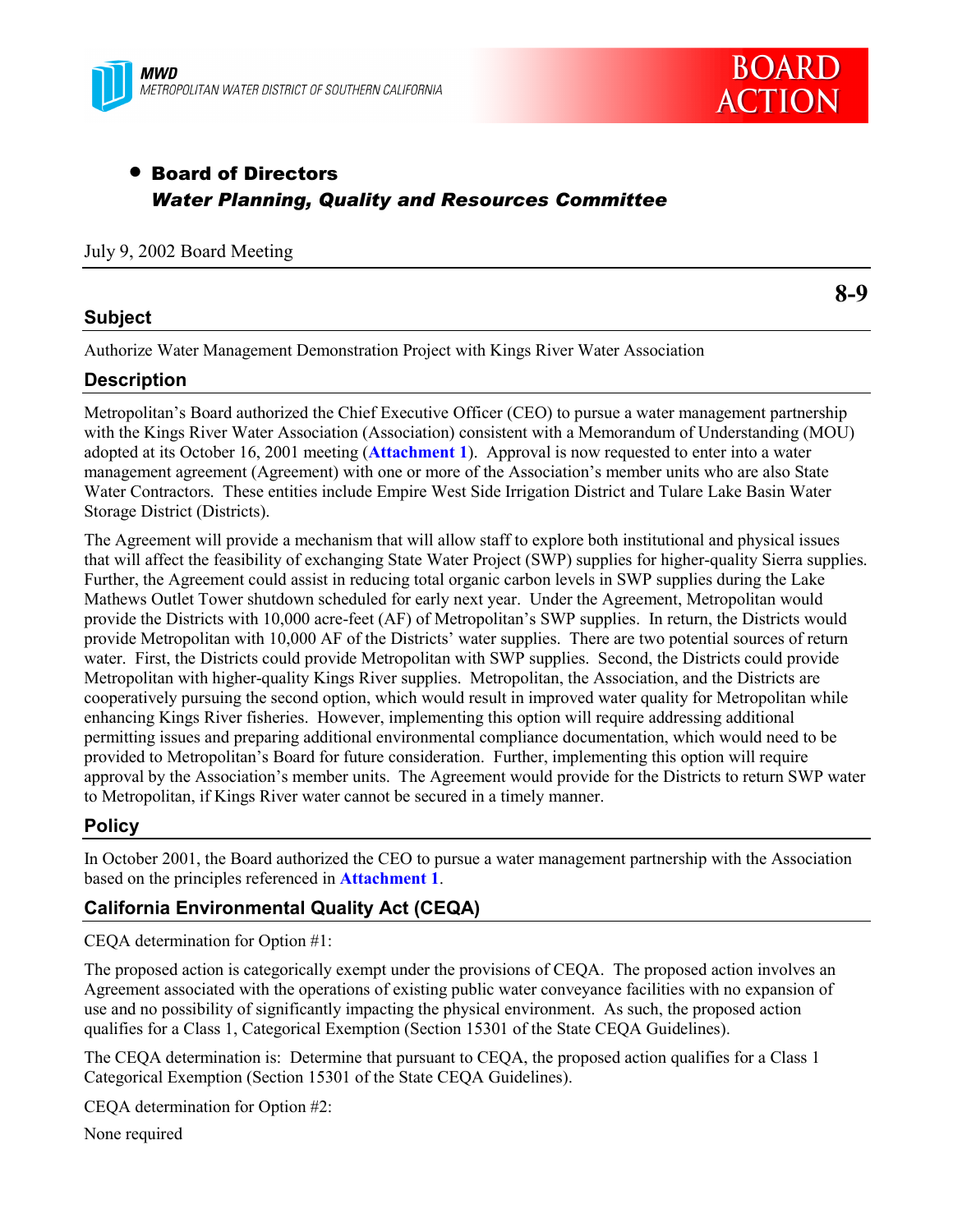### **Board Options/Fiscal Impacts**

#### **Option #1**

Adopt the CEQA determination and authorize the CEO to enter into a water management Agreement with the Districts in form approved by the General Counsel based on the principles in **Attachment 1**.

**Fiscal Impact:** Metropolitan will not incur costs if the return water is SWP supplies. Metropolitan will incur costs if it receives higher-quality Kings River return water. Such costs cannot be quantified at this time, but will be provided to the Board when it considers the additional CEQA documentation needed to support this action. These costs, which will be paid with Proposition 13 funds made available to Metropolitan for these purposes, will be partially offset by savings at Metropolitan's water treatment plants and reduced salinity damage to the region.

#### **Option #2**

Do not authorize the CEO to enter into a water management Agreement with the Districts in form approved by the General Counsel based on the principles in **Attachment 1**. **Fiscal Impact**:None

#### **Staff Recommendation**

Option #1

hev l 6/21/2002 *Date*

*Stephen N. Arakawa Manager, Water Resource Management*

6/21/2002 Ş

*Ronald R. Gastelum Chief Executive Officer* *Date*

**Attachment 1 – Memorandum Of Understanding Regarding Feasibility Analysis Of Developing Joint Water Supply And Quality Management Projects**

BLA #1847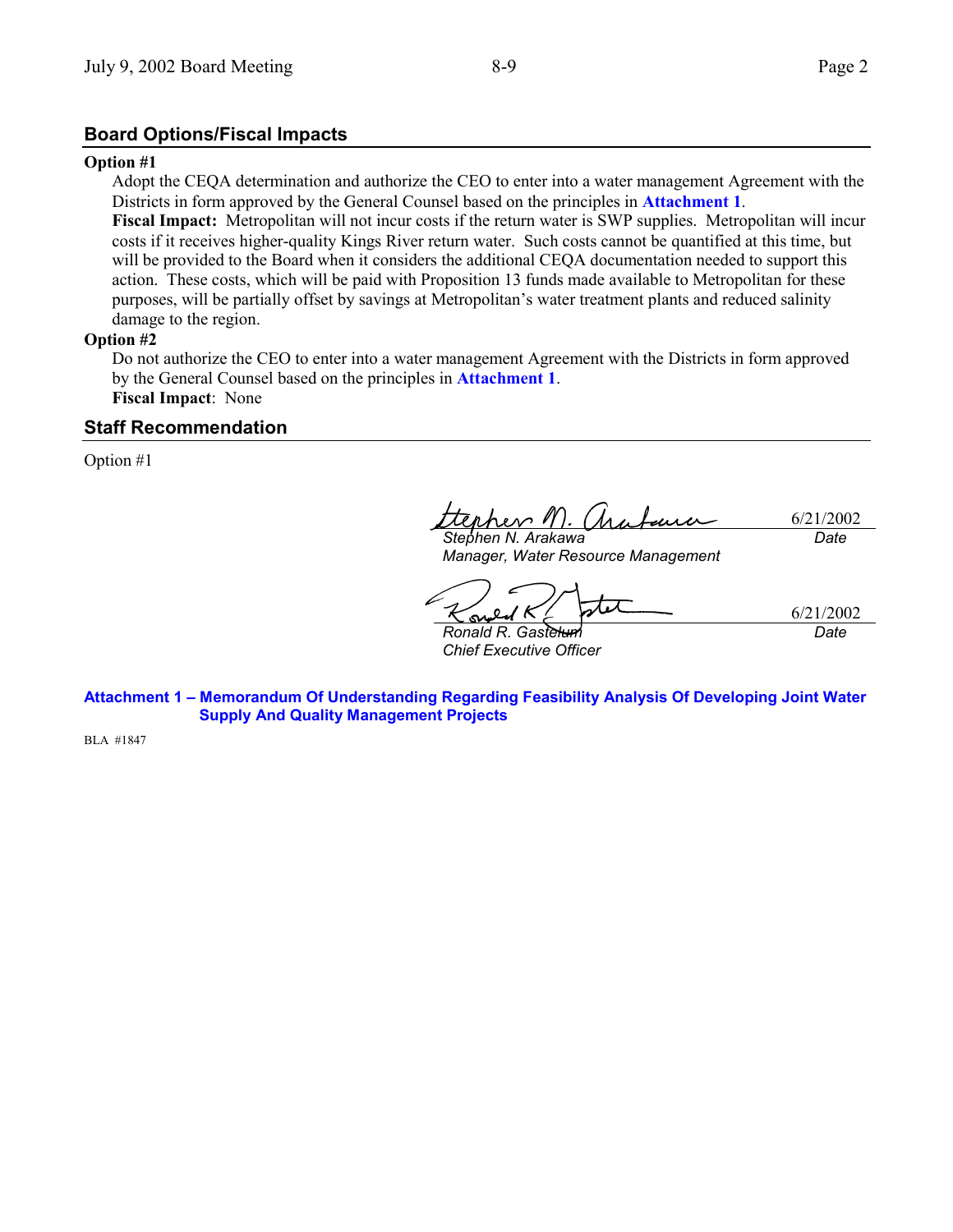

**MWD** METROPOLITAN WATER DISTRICT OF SOUTHERN CALIFORNIA



Attachment 1, Page 1 of 12

# **• Board of Directors Water Planning, Quality and Resources Committee**

#### October 16, 2001 Board Meeting

### **Subject**

 $8 - 8$ 

Authorize the execution of a Memorandum of Understanding with the Kings River Water Association

## **Description**

Metropolitan's Board authorized the Chief Executive Officer (CEO) to pursue water management activities with the Kings River Water Association (Association) consistent with specified principles at its August 2001 meeting. Approval is now requested to authorize the CEO to execute a Memorandum of Understanding (MOU) (Attachment 1) with the Association to develop and implement a work plan that will evaluate the feasibility of potential water management activities. Such activities include exchanging Metropolitan's State Water Project water supplies for Sierra sources available to Association members, which could result in potentially significant water quality benefits in Metropolitan's service area. The activities could also include developing infrastructure improvements in the Association's service area, which would improve surface water and groundwater supply reliability and affordability for its members. The MOU does not provide for implementing any specific program or project. Subsequent agreements will be developed for actual implementation of pilot and full-scale projects identified in the work plan. The MOU provides for joint Metropolitan-Association management of the work plan, and specifies that Proposition 13 funds made available to Metropolitan for these purposes will be used to develop and implement the work plan. In order to allow expeditious development of the work plan, the MOU provides for Metropolitan, at its option, to advance funds to commence work, subject to reimbursement from Proposition 13 funds once obtained from the Department of Water Resources. The MOU authorizes the expenditure of a maximum amount of up to \$1 million. The Association plans to consider approval of the MOU at the October 16, 2001 meeting of its Executive Committee.

## **Policy**

In August 2001, the Board authorized the CEO to pursue cooperative water management activities with the Association based on the principles referenced in Attachment 1.

# **CEQA**

The proposed project is categorically exempt under the provisions of CEQA. Studies to be performed as part of the MOU's work plan will consist of basic data collection, research, experimental management, and resource evaluation activities which do not result in a serious or major disturbance to an environmental resource. These may be strictly for information gathering purposes, or as part of a study leading to an action which a public agency has not yet approved, adopted, or funded. As such, the proposed project qualifies under a Class 6 Categorical Exemption (Section 15306 of the State CEQA Guidelines).

The CEOA determination is: Determine that pursuant to CEOA, the proposed project qualifies under a Categorical Exemption (Class 6, Section 15306 of the State CEOA Guidelines).

## **Board Options/Fiscal Impacts**

#### **Option #1**

Adopt the CEQA determination and authorize the CEO to execute a MOU with the Association in form approved by the General Counsel based on the principles in Attachment 1.

Fiscal Impact: Authorizing the CEO to execute a MOU with the Association will not result in direct fiscal impacts, since Proposition 13 monies will be used to fund MOU activities. However, implementing specific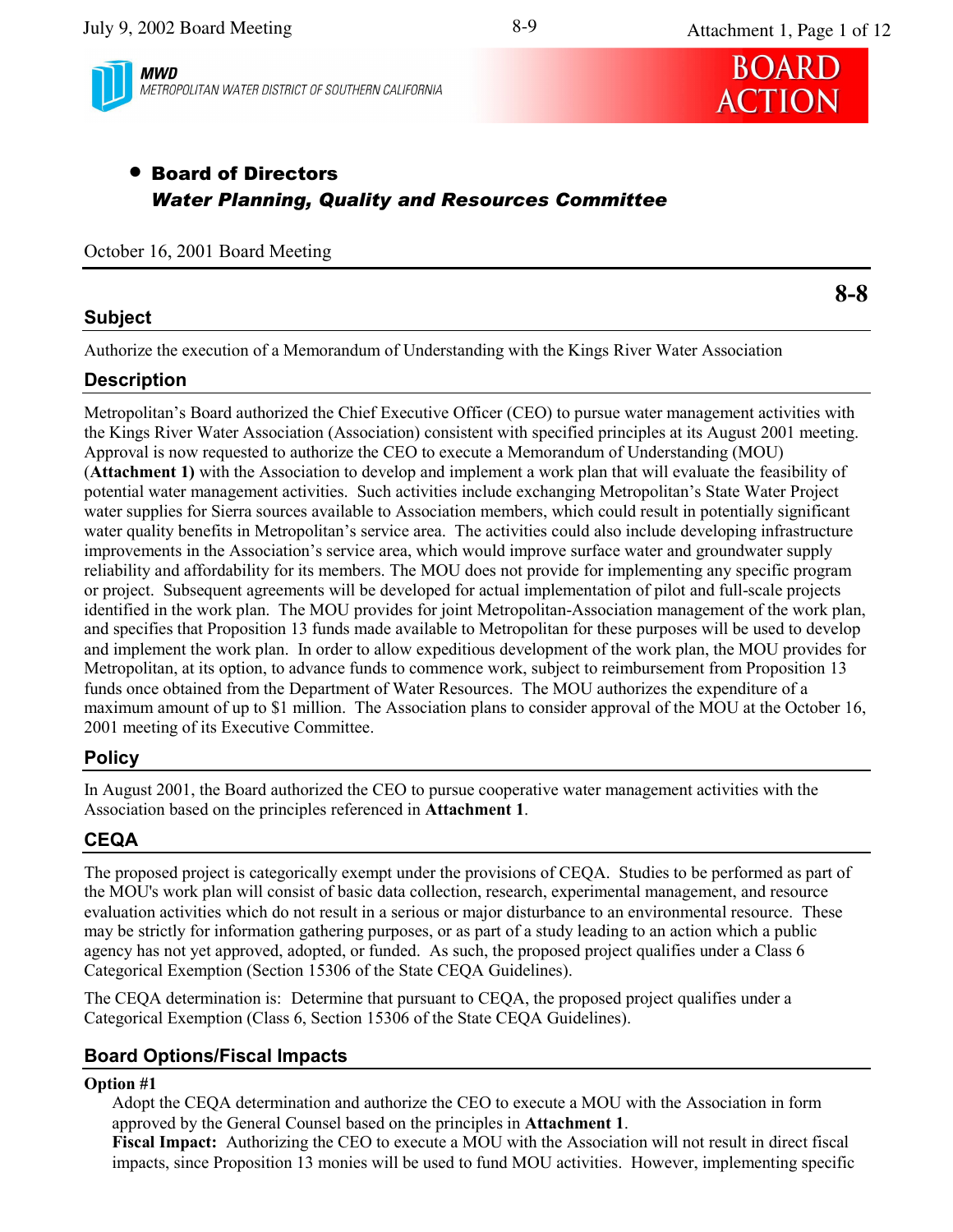| July 9, 2002 Board Meeting     | 8-9 | Attachment 1, Page 2 of 12 |
|--------------------------------|-----|----------------------------|
| October 16, 2001 Board Meeting | 8-8 | Page 2                     |

actions to improve Metropolitan's water quality will result in fiscal impacts that will be evaluated on a case-by-case basis. The precise value of these fiscal impacts cannot be quantified at this time, but will be provided to the Board as specific actions are recommended for approval.

#### Option #2

Do not authorize the CEO to execute a MOU with the Association in form approved by the General Counsel based on the principles in Attachment 1. Fiscal Impact: None.

#### **Staff Recommendation**

Option #1

<u>rev M</u>. 9/21/2001 funn Stephen N. Arakawa Date

Manager, Water Resource Management

 $\boldsymbol{\nu}$ 9/25/2001

Ronald R. Gastelum **Chief Executive Officer**  Date

# Attachment 1 - Memorandum Of Understanding Regarding Feasibility Analysis Of Developing **Joint Water Supply And Quality Management Projects**

**BLA** #1258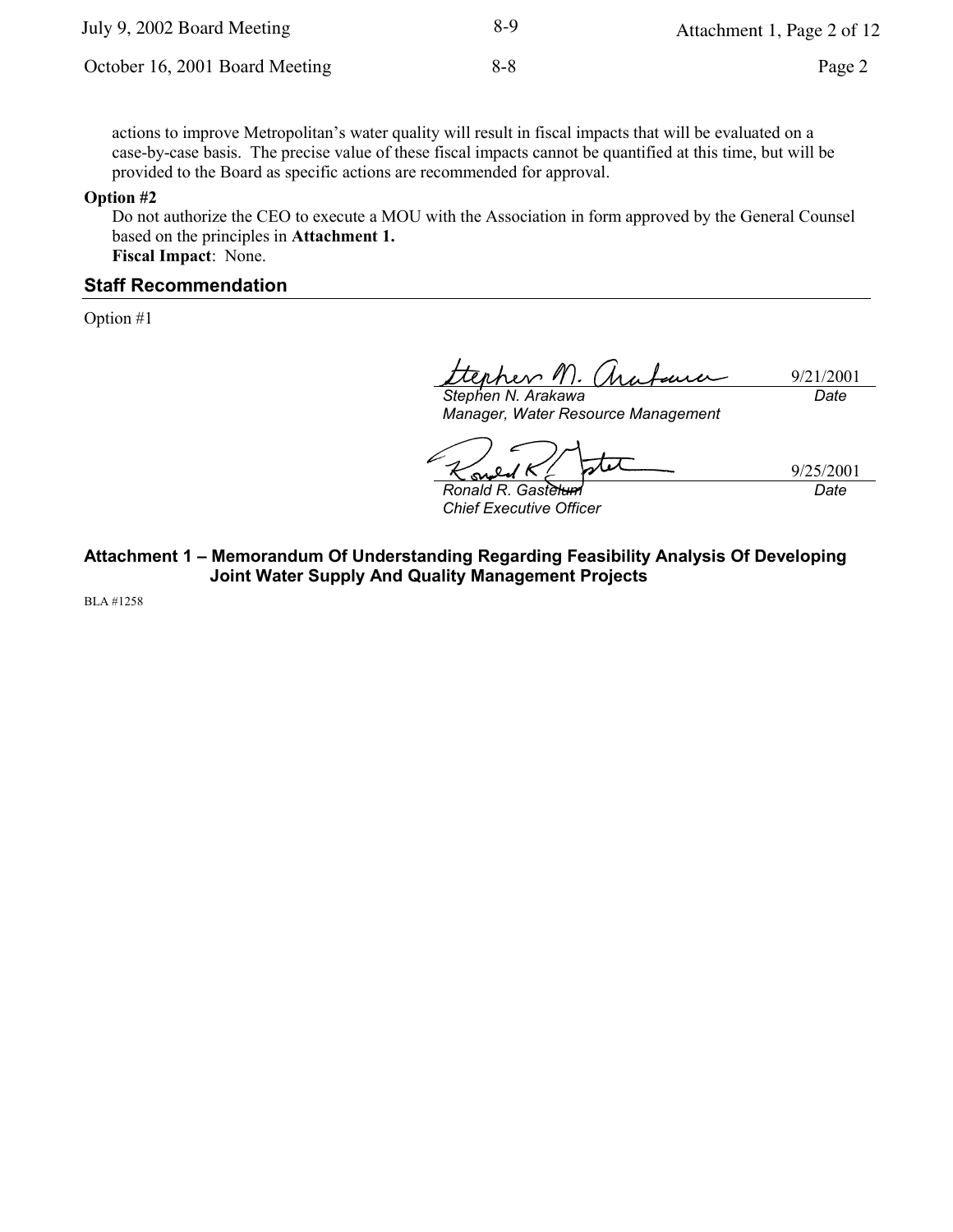# **MEMORANDUM OF UNDERSTANDING REGARDING FEASIBILITY ANALYSIS OF DEVELOPING JOINT WATER** SUPPLY AND QUALITY MANAGEMENT PROJECTS

This Memorandum of Understanding ("MOU") is entered into this 17th day of October 2001 by and between The Metropolitan Water District of Southern California, a public water district ("MWD"), and the Kings River Water Association ("ASSOCIATION"), an unincorporated association. MWD and the ASSOCIATION are referred to collectively herein as the "Parties."

# **RECITALS**

The Parties to this MOU are committed to meeting the water supply and water A. quality needs of their respective service areas.

MWD's primary interest in undertaking the MOU is to develop water **B.** management programs, including water quality exchanges, with the ASSOCIATION and/or its member units that could result in a net improvement to the quality of water supplies MWD receives via the California Aqueduct. The primary interest of the ASSOCIATION and/or its member units in undertaking the MOU is to develop infrastructure improvements and/or programs that will improve surface water and groundwater supply reliability and affordability for its member units, and will permit enhanced water management capabilities.

 $C_{\cdot}$ On June 19, 2001, the Executive Committee of the ASSOCIATION and on August 20, 2001, the Board of Directors of MWD authorized execution of the "Principles" Regarding Proposed Cooperative Water Management Activities Between the Kings River Water Association, On Behalf of its Member Units, and The Metropolitan Water District of Southern California" ("Principles").

D. The Principles are intended to establish a basis for developing cooperative water management activities among the Parties that will enhance and optimize their respective water supplies and water management capabilities. A copy of the Principles is attached to this MOU as Attachment A. The Parties intend that this MOU and all actions taken thereunder will be consistent with the Principles.

The Parties intend to enter into this MOU to develop and implement a Work Plan Е. that will evaluate the feasibility of potential water management activities.

F. The Parties intend to pay for developing and carrying out the Work Plan solely from grants made available to MWD from the Interim Water Supply and Water Quality Infrastructure and Management Subaccount created by Proposition 13 (Division 26, Chapter 9, Article 4 of the Water Code (Commencing with Section 79205.2)) (Proposition 13 Grants). The Parties recognize, however, that it may be necessary to provide a funding source in advance of receipt of Proposition 13 Grants, subject to reimbursement from those funds.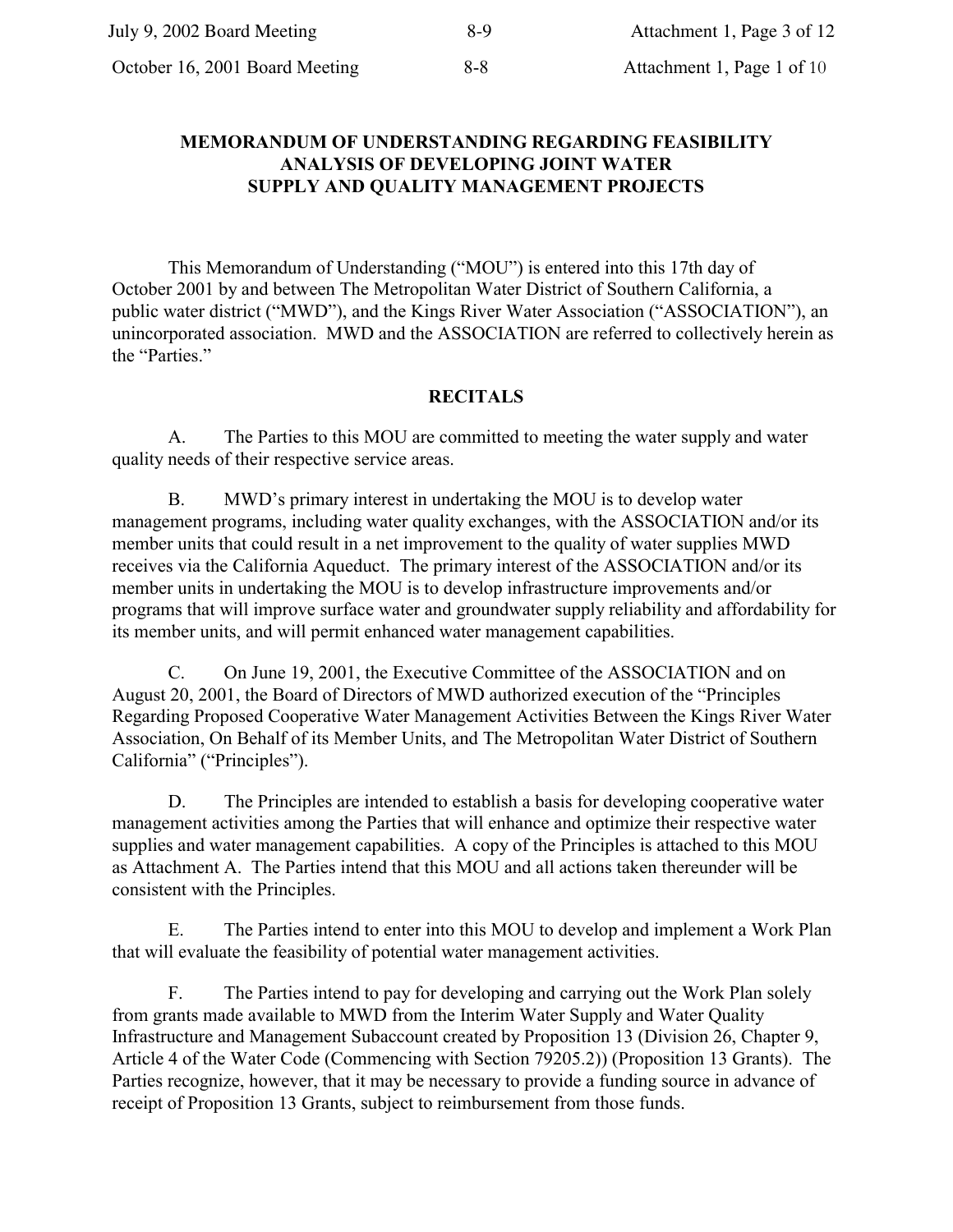| July 9, 2002 Board Meeting     | 8-9     | Attachment 1, Page 4 of 12 |
|--------------------------------|---------|----------------------------|
| October 16, 2001 Board Meeting | $8 - 8$ | Attachment 1, Page 2 of 10 |

The Parties recognize that some member units of the ASSOCIATION may choose G. not to participate in individual programs or projects identified in the Work Plan. Therefore, it is appropriate that the ASSOCIATION not incur any costs or liabilities to administer this MOU or to develop the Work Plan that would be borne by all of its member units. However, as MWD, the ASSOCIATION and individual ASSOCIATION member units agree to pursue programs or projects identified in the Work Plan, the allocation and sharing of costs and liabilities among those parties will be subject to future negotiation.

NOW, THEREFORE, the Parties to this MOU hereby agree as follows:

## **AGREEMENT**

# **Financial Provisions**

The sole source of funding to develop and implement this MOU and the Work  $1<sub>1</sub>$ Plan shall be Proposition 13 Grants made available to MWD by the Department of Water Resources (DWR). Subject to paragraph 2, neither MWD nor the ASSOCIATION shall be required to contribute any other funds available to them for the purposes of this MOU. MWD shall take any and all reasonable actions required to obtain Proposition 13 Grants in a timely manner and the ASSOCIATION shall take all reasonable actions required, if any, to support MWD. The total amount to be expended under this MOU shall be limited by the amount of Proposition 13 Grants obtained by MWD for the purposes of developing and carrying out the Work Plan, but in no case shall be more than \$1,000,000.

 $\overline{2}$ . Notwithstanding paragraph 1, MWD may, at its discretion, provide advance funding from its own funds to begin developing and implementing this MOU and the Work Plan, subject to complete reimbursement from Proposition 13 Grants. If MWD elects to advance its own funds pursuant to this paragraph 2, it shall be reimbursed from Proposition 13 Grants made available to MWD by DWR before any of those funds are expended for any other purpose, including developing and implementing this MOU and the Work Plan.

 $3<sub>1</sub>$ This MOU governs the expenditure of Proposition 13 Grants obtained by MWD (and advances, if any, from MWD) and delivered by MWD to the ASSOCIATION for the purpose of developing and implementing the Work Plan. All funds described in paragraphs 1 and 2 are hereinafter referred to as "Relevant Funds."

 $4_{\cdot}$ Relevant Funds in the amount required to develop and carry out the Work Plan, subject to the limit specified in paragraph 1, shall be deposited to, and accounted for in, a separate fund maintained by the ASSOCIATION solely for the purposes of developing and implementing the Work Plan and this MOU. Upon any termination of this MOU, any Relevant Funds remaining in the account shall be promptly returned to MWD after payment of all amounts due or committed in accordance with this MOU, including, without limitation, all expenses incurred for work under this MOU prior to such termination. Before any Relevant Funds are expended, they shall be included in a budget specifically providing for such funds and approved by MWD's Chief Executive Officer and KRWA's Watermaster.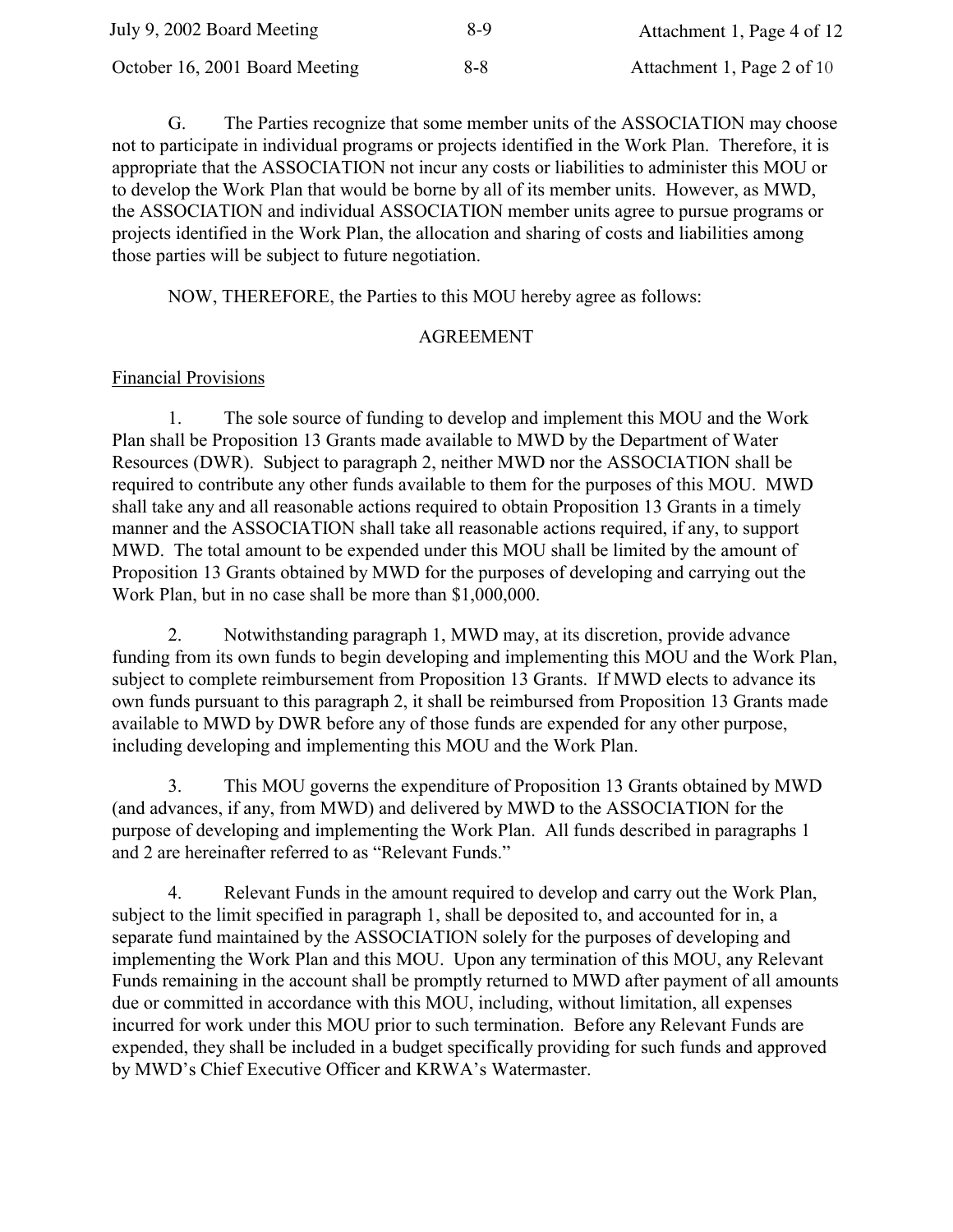| July 9, 2002 Board Meeting     | 8-9     | Attachment 1, Page 5 of 12 |
|--------------------------------|---------|----------------------------|
| October 16, 2001 Board Meeting | $8 - 8$ | Attachment 1, Page 3 of 10 |

5. The Technical Coordinators designated pursuant to paragraph 8(b) shall review and approve invoices for, and authorize payment of, Relevant Funds. Each month a list of all Work Plan expenditures will be compiled and presented to the Technical Coordinators for approval. The Technical Coordinators shall initial the invoices or otherwise provide written authorization approving the invoice.

MWD and the ASSOCIATION shall jointly develop and manage a budget for 6 the expenditure of Relevant Funds; however, ASSOCIATION staff shall have day-to-day administrative responsibility for maintaining the budget. Each party shall receive a statement of receipts, expenditures, budget comparisons and balances of Relevant Funds no less frequently than once a month.

 $7<sup>7</sup>$ The Parties intend that they will jointly select and manage the consultants  $(a)$ to develop and implement the Work Plan. Accordingly, written approval of both MWD and the ASSOCIATION shall be required to retain or hire consultants who are compensated with Relevant Funds. Written approval of both MWD and the ASSOCIATION shall be required to dismiss such consultants or to change the terms of such consultants' contractual arrangement.

Consistent with Recital G, the ASSOCIATION will receive Relevant (b) Funds to pay for the reasonable costs of their staff and consultants incurred in the administration of this MOU and in development and implementation of the Work Plan. However, before any such funds are authorized, they shall be requested in a budget specifically providing for such funds and approved by the Technical Coordinators. Before any funds are expended for these purposes, they shall be supported by detailed, itemized statements of cost for salary, hourly fees, out-of-pocket expenses or any other costs, and approved by the Technical Coordinators.

# **Management of Consultant Contracts**

 $\mathsf{R}$ The ASSOCIATION and MWD will jointly develop the Work Plan, but have decided that the ASSOCIATION alone should sign the contracts with the consultants who will develop and implement the Work Plan. Nevertheless, the ASSOCIATION and MWD wish to ensure that, as between themselves, certain rights and risks under those contracts are shared equally between them. Therefore,

The ASSOCIATION and MWD shall jointly make all decisions (a) concerning the conduct of the tasks in the Work Plan and shall fully and completely share data. documents, and all other materials generated by the Work Plan. All written directions to the consultants performing Work Plan tasks must receive the written approval of both the ASSOCIATION and MWD before being submitted to the consultants. As provided in paragraph 7 above, MWD's written approval is required before the ASSOCIATION may enter into contracts for Work Plan tasks. As also provided in paragraph 7 above, written approval of both the ASSOCIATION and MWD shall be required to dismiss a consultant performing any portion of the Work Plan or to change the terms of such consultant's contractual arrangements.

Each Party shall designate a Technical Coordinator who shall be (b) responsible for day-to-day management, facilitation and implementation of the consultant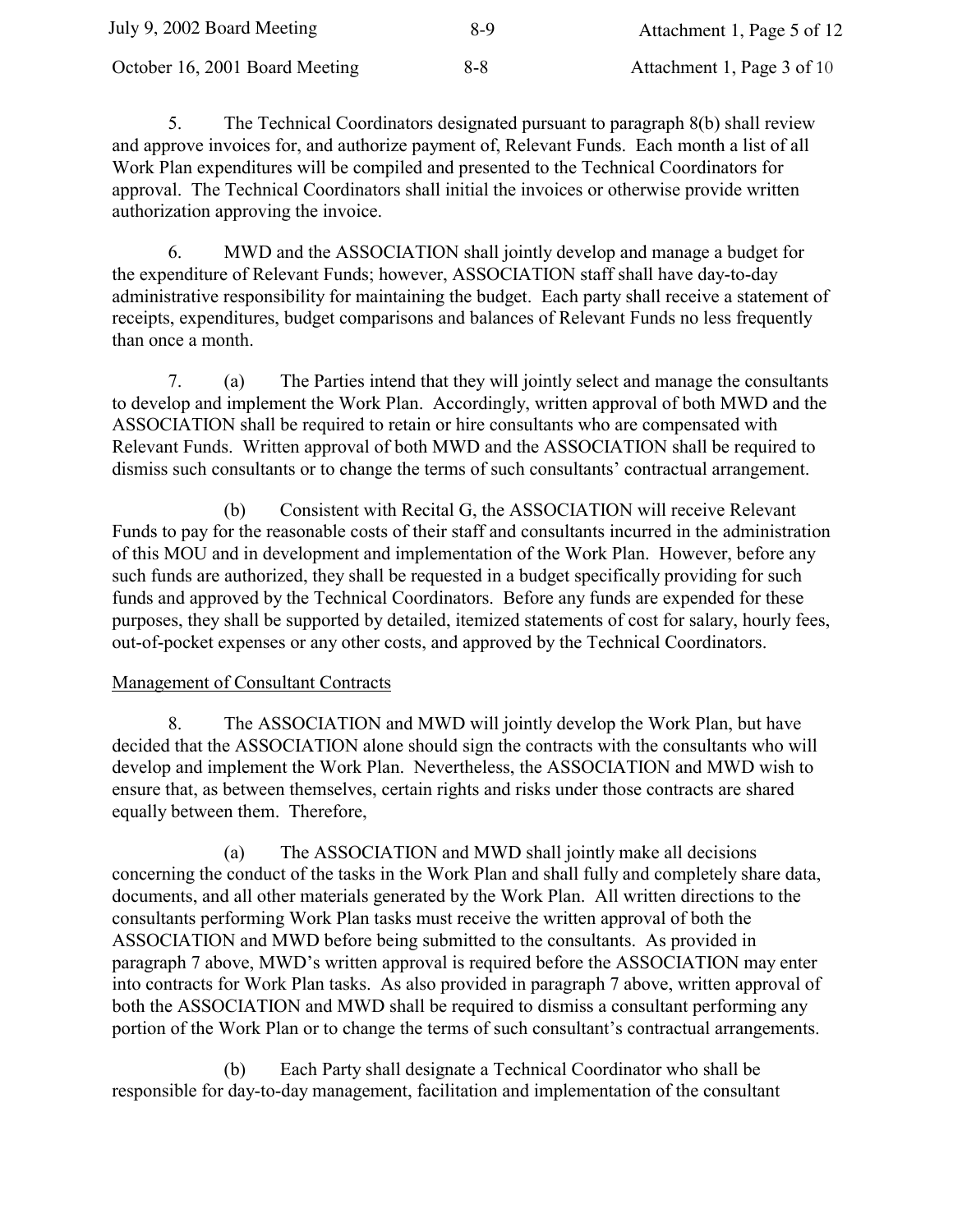| July 9, 2002 Board Meeting     | 8-9     | Attachment 1, Page 6 of 12 |
|--------------------------------|---------|----------------------------|
| October 16, 2001 Board Meeting | $8 - 8$ | Attachment 1, Page 4 of 10 |

agreements and the Work Plan tasks. The Technical Coordinators shall take all actions necessary to facilitate prompt and effective implementation of the Work Plan, including, for example, approving invoices for payment of Relevant Funds; review and collection of the Parties comments on consultants' work product; managing day-to-day communication with consultants; and recommending appropriate actions with respect to implementation of the consultant agreements and the Work Plan. MWD and the ASSOCIATION shall notify the other in writing of the appointment or change in appointment of its respective Technical Coordinator. All decisions of the Technical Coordinators shall be by consensus.

The ASSOCIATION and MWD shall each be equally entitled to all work  $(c)$ product prepared by the consultant(s) related to the Work Plan or this MOU, and to use the work product for any purposes not adverse to the other Party, so long as the use is otherwise consistent with the Principles and this MOU.

## Liability

9. MWD and the ASSOCIATION will cooperate in reducing, to the greatest extent practicable, the risk from claims arising as the result of the Work Plan. However, consistent with Recital G, in the event of claims by third parties relating to the Work Plan, MWD will defend, indemnify and hold the ASSOCIATION and its member units, and their respective directors, officers, agents, employees and volunteers, harmless from and against all losses, demands and causes of action asserted by third parties relating to the Work Plan (collectively, "claims"), and shall assume responsibility for payment of any settlement, judgment, costs and attorneys' fees arising therefrom, except to the extent they arise as the proximate result of an act or omission (including without limitation negligence or misconduct) of the ASSOCIATION, one of its member units, or a party under their sole control. The provisions of this paragraph 9 shall govern claims arising in connection with the Work Plan only, and the Parties hereby leave to future negotiation the allocation of liability, if any, relating to their activities in connection with the Work Plan following the completion of the Work Plan.

## **General Provisions**

10. The ASSOCIATION and MWD agree not to execute any contracts for purposes of conducting any portion of the Work Plan unless the contracting party has (a) obtained workers' compensation and liability insurance in an amount satisfactory to the ASSOCIATION and MWD, and (b) provided the ASSOCIATION and MWD (to their satisfaction) with appropriate indemnification.

 $11.$ Each person who executes this MOU represents and warrants to each party hereto that he or she has the authority to do so.

12. This MOU may be amended or modified only by a written agreement signed by each of the Parties. No oral amendment or modification of this MOU shall be enforceable even if such oral amendment or modification is claimed to be supported by new consideration therefor.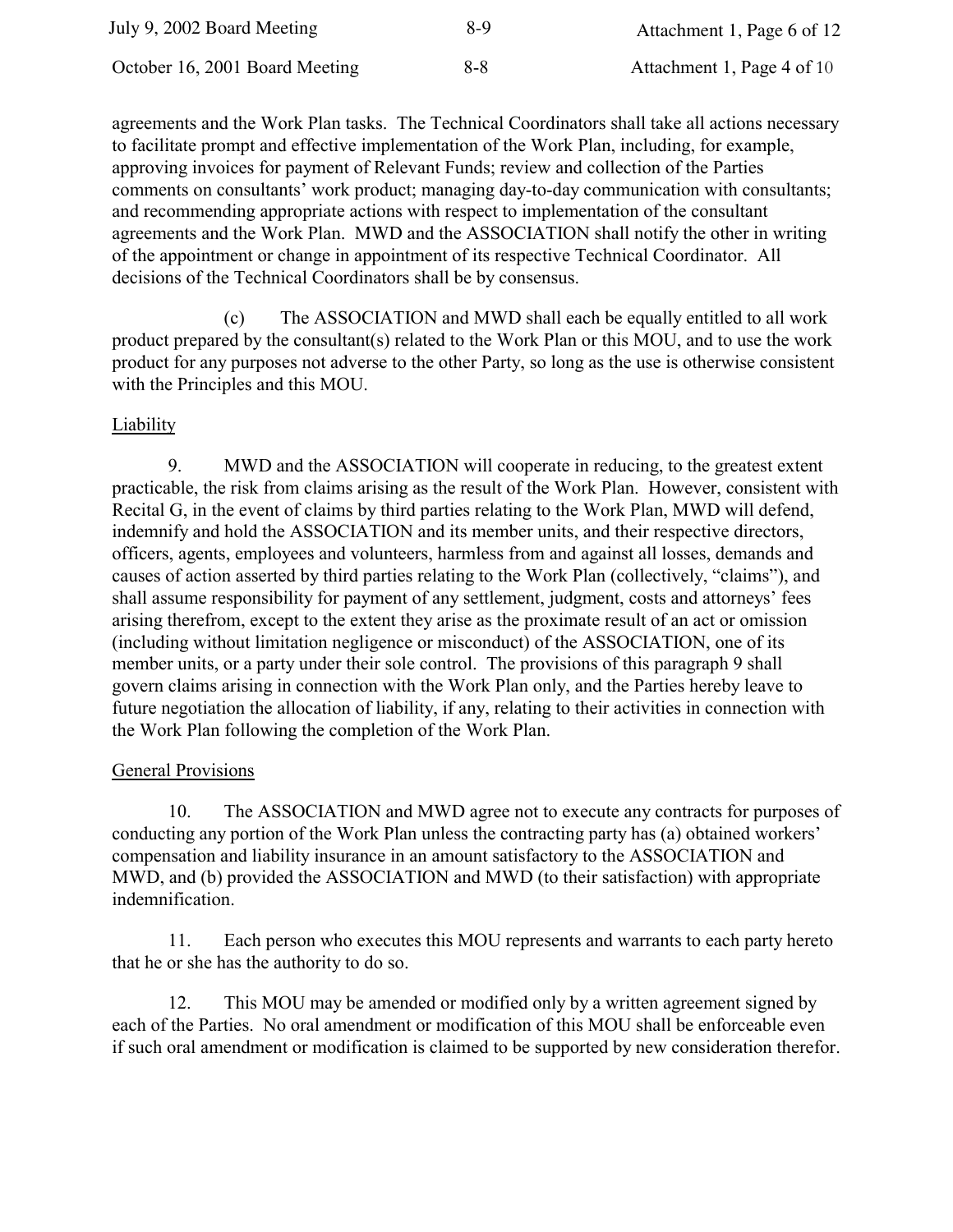| July 9, 2002 Board Meeting     | 8-9 | Attachment 1, Page 7 of 12 |
|--------------------------------|-----|----------------------------|
| October 16, 2001 Board Meeting | 8-8 | Attachment 1, Page 5 of 10 |

13. In entering into this MOU, the Parties represent that they have each been represented by counsel who are the attorneys of their own choice in the negotiation and drafting of this MOU. Accordingly, this MOU shall not be strictly construed against any party, and the rule of construction of contracts resolving any ambiguities against the drafting party shall be inapplicable. The Parties further represent and warrant that the terms of this MOU have been completely read and explained to them by their attorneys and that those terms are fully understood and voluntarily accepted by them.

14. This MOU shall inure to the benefit of and bind the successors of the Parties thereto.

15. This MOU may be executed in any number of counterparts, each of which shall be deemed to be an original, and all of which together shall be deemed to be one and the same instrument.

16. This MOU may not be assigned, in whole or in part, by either of the Parties without the express written consent of the other party, which consent may be withheld by such other party in its sole and absolute discretion.

17. Nothing in this MOU shall be deemed or construed by any person to create the relationship of principal and agent, or of limited or general partnership, or of joint venture, or of any other association between or among the Parties.

18. Each party shall, as often as reasonably requested, execute, acknowledge and deliver, or cause to be executed, acknowledged and delivered, such further documents and instruments as may be necessary to carry out the intent and purpose of this MOU.

19. This MOU shall be governed by, and construed and enforced in accordance with, the laws of the State of California.

20. This MOU shall be effective on October 17, 2001 and shall remain in effect until the Work Plan tasks are completed to the satisfaction of the Parties and payment has been made to the consultant(s); provided that upon termination of the Principles, this MOU shall terminate. Notwithstanding the foregoing, the provisions of paragraphs 2, 4,  $8(c)$  and 9 shall survive any termination of this MOU.

The Metropolitan Water District of Southern California Kings River Water Association Ronald R. Gastelum Chief Executive Officer Tim O'Halloran Watermaster Date Date Date /s/ Ronald R. Gastelum /s/ Tim O'Halloran October 31, 2001 October 26, 2001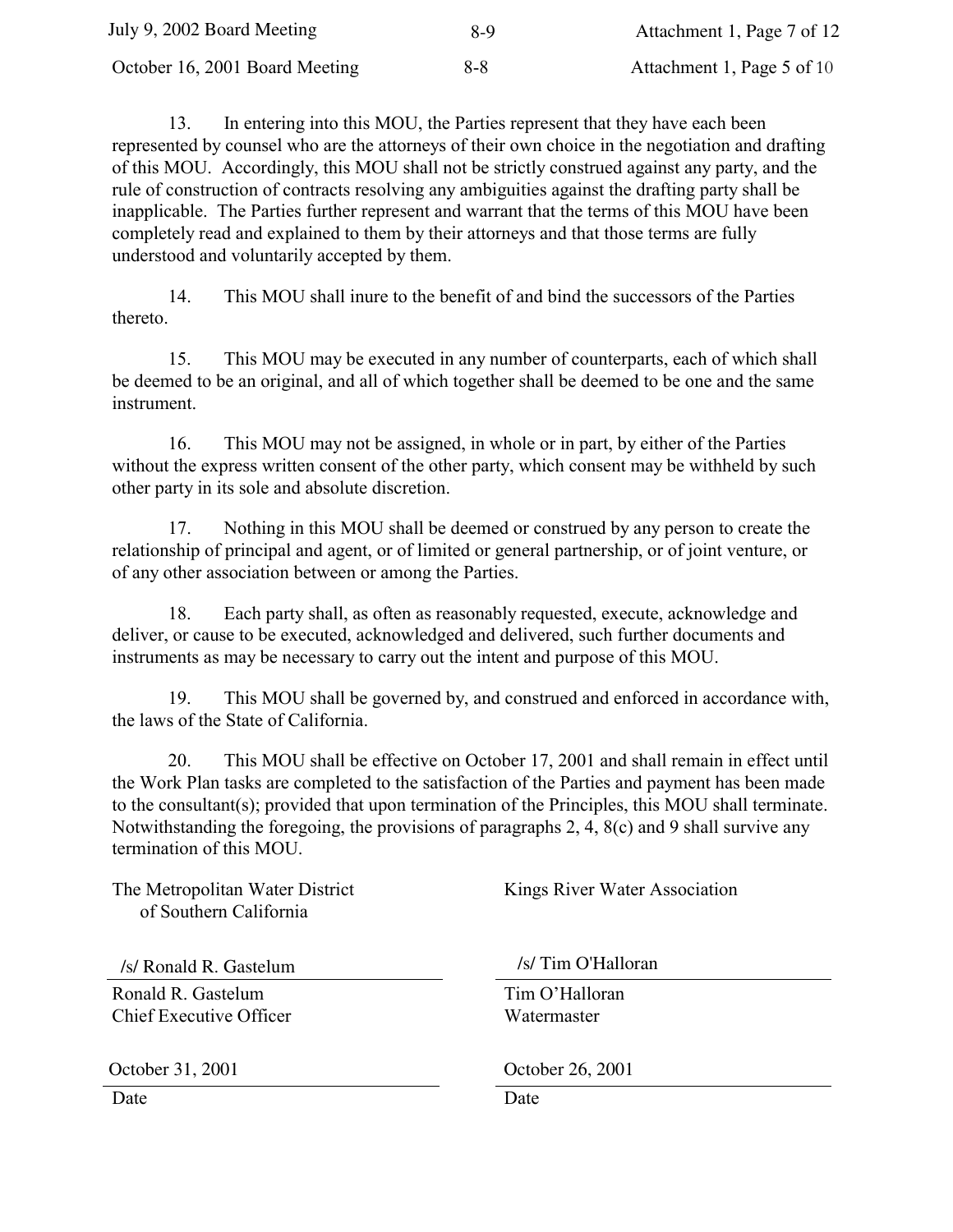# **ATTACHMENT A**

# PRINCIPLES REGARDING **PROPOSED COOPERATIVE WATER MANAGEMENT ACTIVITIES BETWEEN THE KINGS RIVER WATER ASSOCIATION, ON BEHALF** OF ITS MEMBER UNITS, AND THE METROPOLITAN WATER **DISTRICT OF SOUTHERN CALIFORNIA**

#### **MUTUAL GOALS**

The attached Principles are agreed to in furtherance of developing cooperative water management activities (Activities) between the Kings River Water Association (Association). on behalf of its member units, and the Metropolitan Water District of Southern California (Metropolitan) that will enhance and optimize their respective water supplies and water management capabilities. These mutually advantageous Activities will explore water management opportunities utilizing Kings River water (perhaps in combination with other water sources) that have both short- and long-term benefits and address water supply and water quality management issues. Activities may include, but are not necessarily limited to: sharing information; preparing feasibility studies; conducting modeling and technical analyses; implementing pilot projects; and designing and constructing water management facilities. The Activities will be pursued in an open process with full participation of interested parties.

Metropolitan's primary interest in pursuing the Activities is to develop water management programs, including water quality exchanges, with the Association and/or the Association's member units, that could result in a net improvement to the quality of water supplies Metropolitan receives via the California Aqueduct. The Association's primary interest in pursuing the Activities is to develop infrastructure improvements and/or programs that will improve surface water and groundwater supply reliability and affordability for its member units, and will permit enhanced water management capabilities.

Nothing herein reduces the importance of pursuing improvements to water conveyance facilities or other improvements in the Sacramento-San Joaquin River Delta (Delta) that will improve the reliability of water supplies exported from the Delta and will provide higher quality water for Delta exporters. Similarly, nothing herein reduces the importance of pursuing

 $8 - 8$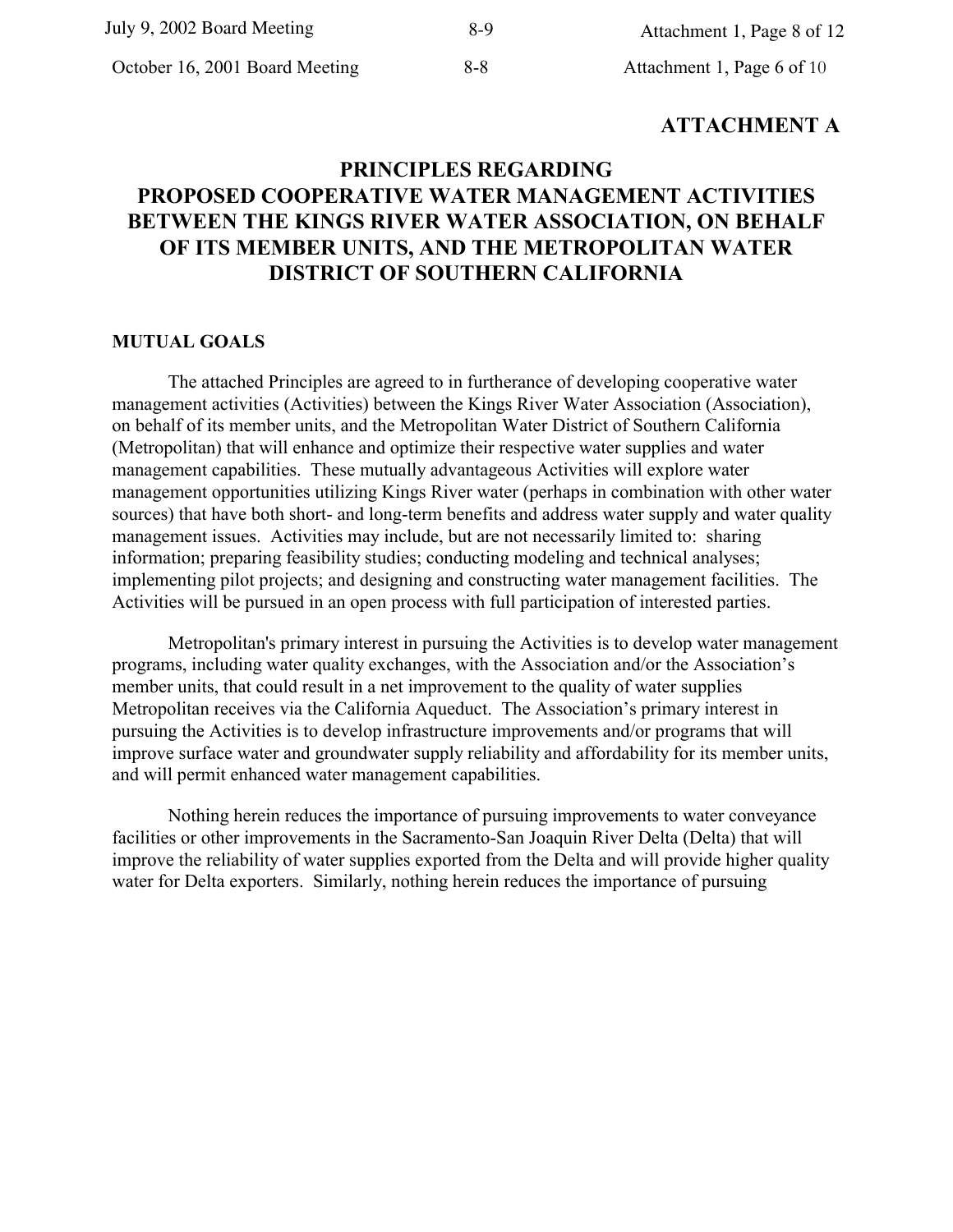| July 9, 2002 Board Meeting     | 8-9     | Attachment 1, Page 9 of 12 |
|--------------------------------|---------|----------------------------|
| October 16, 2001 Board Meeting | $8 - 8$ | Attachment 1, Page 7 of 10 |

improvements to water storage and conveyance facilities or other improvements on the Kings River that will improve the reliability of Kings River water supplies for the benefit of the Association's members and those they serve. Further, it is the intent of both parties for the Activities and programs proposed in connection therewith to be consistent with, and to facilitate activities under, the Kings River Fisheries Management Program and the associated Framework Agreement adopted May 28, 1999.

/s/ Tim O'Halloran By:

Tim O'Halloran Watermaster Kings River Water Association

/s/ Ronald R. Gastelum  $Bv$ :

> Ronald R. Gastelum **Chief Executive Officer** Metropolitan Water District of Southern California

October 26, 2001 Date:

October 31, 2001 Date: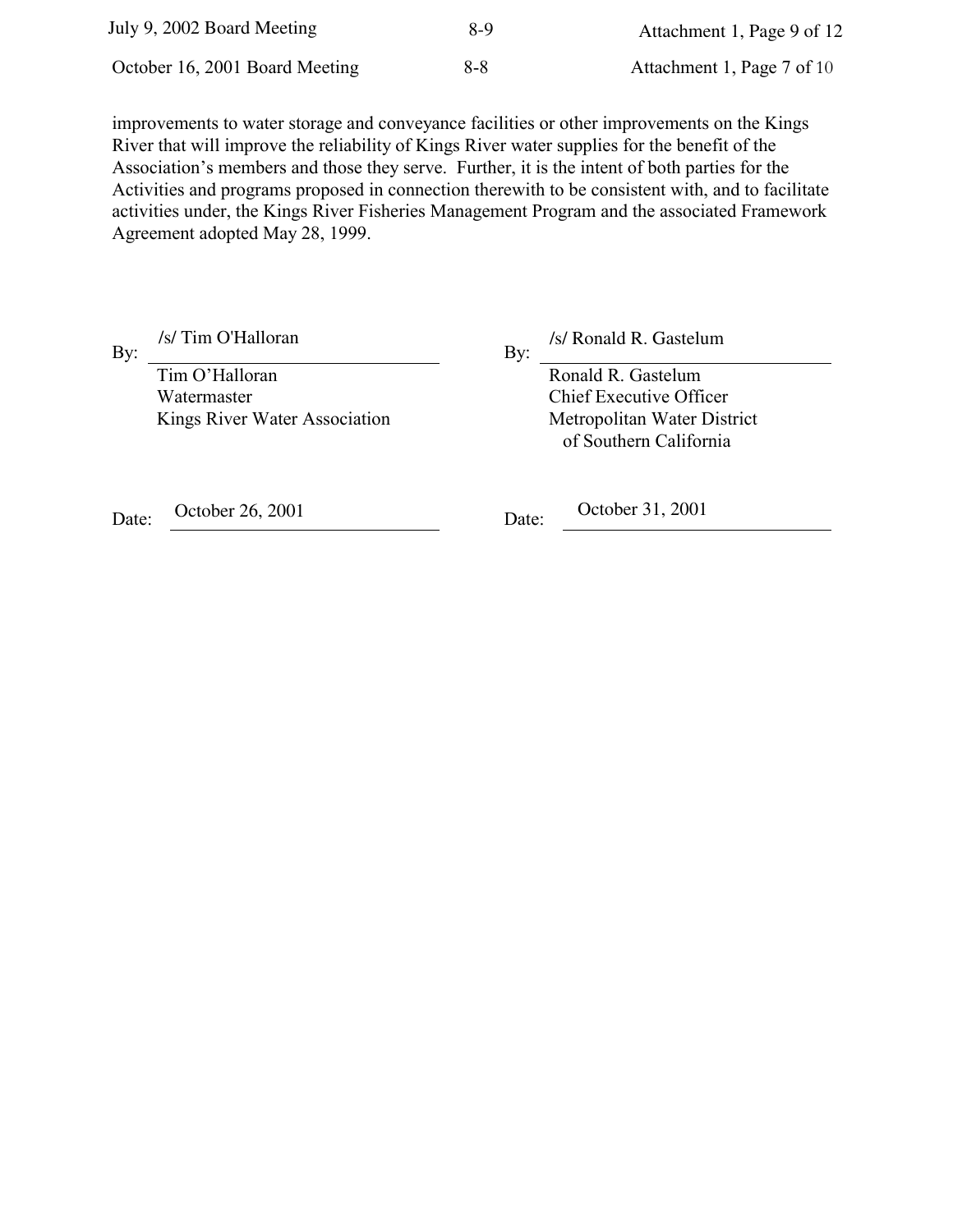| July 9, 2002 Board Meeting     | 8-9     | Attachment 1, Page 10 of 12 |
|--------------------------------|---------|-----------------------------|
| October 16, 2001 Board Meeting | $8 - 8$ | Attachment 1, Page 8 of 10  |

# **FRINCIPLES**

- 1. The Activities will be consistent with the "Principles Governing Flood Water" Arrangements Between the Kings River Water Association and Parties Outside the Kings River Service Area," approved by the Kings River Water Association's Executive Committee on March 21, 2000 (Attachment).
- 2. The Activities will enhance water management capabilities of the Association, its member units and Metropolitan.
- 3. The Activities will be consistent with the "Kings River Fisheries Management" Program" and the associated "Framework Agreement," adopted May 28, 1999, as it may be amended from time to time. Whenever feasible, the Activities will enhance or supplement that Program.
- 4. The Activities may include exploration, evaluation, and development of infrastructure improvements and/or programs that will improve surface water and groundwater supply reliability and affordability for the Association's member units and those they serve.
- 5. The Activities may include pursuing water management actions, including exchanges, which provide Metropolitan with water quality improvements at the Edmonston Pumping Plant at a cost acceptable to Metropolitan.
- 6. The Activities will not negatively impact water supply, operations, or financial conditions of the Association, its member units or Metropolitan.
- 7. The Association's participation in the Activities will not restrict the Association or its member units from pursuing water storage and water supply projects involving Kings River water independent of the Activities or with other parties, and will not restrict or affect in any way the operation of the Kings River by the Association and its members as they see fit. Metropolitan, which holds no rights to Kings River water or storage, will not acquire any such rights as a result of the Activities except as expressly agreed to in writing by the Association.
- 8. Any program implemented as a result of the Activities will result in water quality for each Association member unit that is acceptable to that member unit.
- 9. The Activities will be consistent with sustaining long-term groundwater management capabilities for all beneficial uses within the Kings River service area.
- 10. The Activities will be conducted in a manner that will not jeopardize the water rights or contractual water supplies relied upon in order to make water available to the Association's member units or Metropolitan.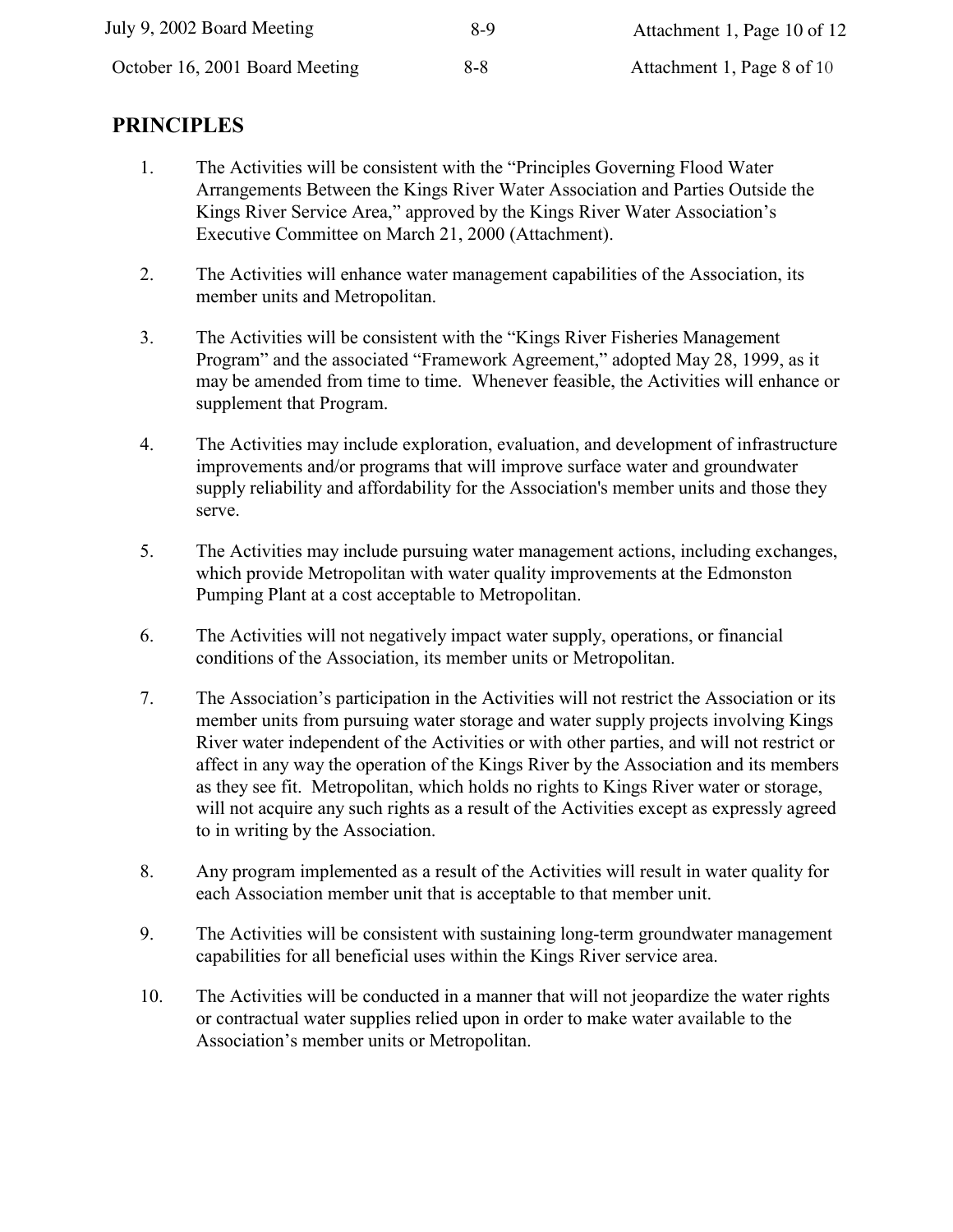| July 9, 2002 Board Meeting     | 8-9     | Attachment 1, Page 11 of 12 |
|--------------------------------|---------|-----------------------------|
| October 16, 2001 Board Meeting | $8 - 8$ | Attachment 1, Page 9 of 10  |

- 11. The Activities will not negatively impact the availability, quality or costs of existing water supplies to other San Joaquin Valley interests, fully recognizing the water rights and contractual water supplies of the Association, its member units and Metropolitan.
- $12.$ Metropolitan will coordinate all Activities through the Association, including Activities with individual Association member units or parties claiming rights to Kings River water through Association member units.
- $13.$ The Association will act as a clearinghouse for all Activities on behalf of its member units including, but not limited to, distributing information relating to any of the Activities received from Metropolitan to its member units.
- 14. The Association acknowledges the existence of a relationship between Metropolitan and the Friant Water Users Authority that is similar to the relationship between Metropolitan and the Association with respect to the Activities. The Activities are not intended to adversely impact or undermine the potential success of the relationship between Metropolitan and the Friant Water Users Authority.
- 15. Metropolitan will assume all risks associated with its State Water Project supplies delivered from the Sacramento-San Joaquin Delta including, without limitation, any shortages that may occur.
- 16. The Association and Metropolitan have the right to terminate the Activities and their relationship with respect thereto at any time until such time as the parties enter into a long-term contract. Upon any such termination, neither the Association nor Metropolitan will assert any obligation of the other under these Principles.
- 17. The Activities will be developed and carried out in an open process that provides for public participation of all interested parties.
- 18. All Activities will be by consensus of the parties and selected based on criteria to be developed by the parties that will include economic considerations, ability to proceed in a timely manner, and any other factors that might contribute to an activity's feasibility. Neither party will have the right to bind the other without the other's express written consent.
- 19. These Principles establish a set of voluntary parameters by which the parties intend to conduct themselves in connection with the Activities. These Principles do not create a binding agreement between the parties.